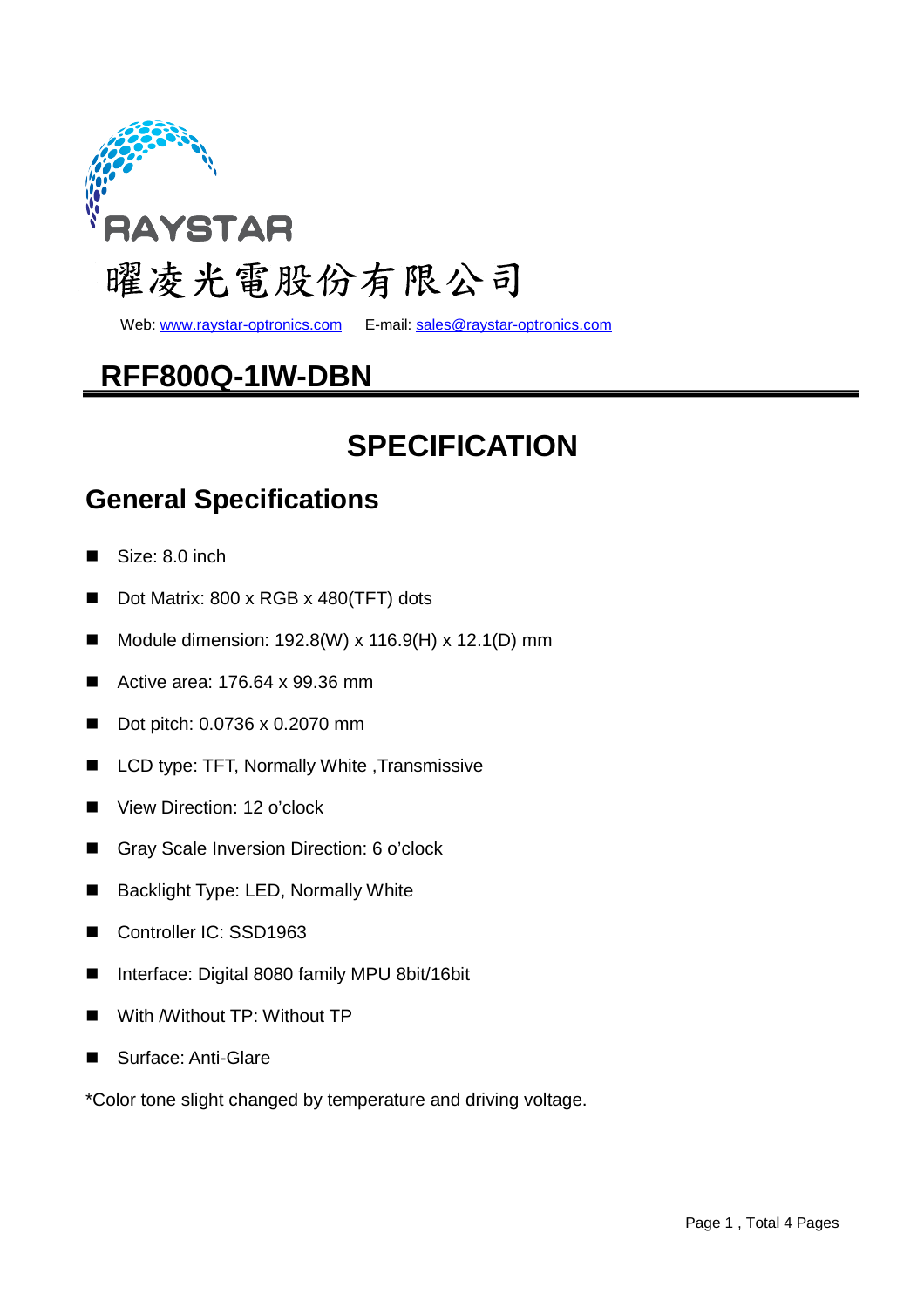

### **Interface**

### **LCM PIN Definition (CON3)**

| Pin             | <b>Symbol</b>   | <b>Function</b>                                   |
|-----------------|-----------------|---------------------------------------------------|
| 1               | <b>GND</b>      | System ground pin of the IC.                      |
|                 |                 | Connect to system ground.                         |
| $\overline{2}$  | <b>VDD</b>      | Power Supply: +3.3V                               |
| 3               | <b>BLE</b>      | Backlight control signal, H: On \ L: Off          |
| 4               | D/C             | Data/Command select                               |
| 5               | <b>WR</b>       | Write strobe signal                               |
| 6               | <b>RD</b>       | Read strobe signal                                |
| $\overline{7}$  | DB <sub>0</sub> | Data bus                                          |
| 8               | DB <sub>1</sub> | Data bus                                          |
| 9               | DB <sub>2</sub> | Data bus                                          |
| 10              | DB <sub>3</sub> | Data bus                                          |
| 11              | DB4             | Data bus                                          |
| 12              | DB <sub>5</sub> | Data bus                                          |
| 13              | DB <sub>6</sub> | Data bus                                          |
| 14              | DB7             | Data bus                                          |
| 15              | DB <sub>8</sub> | Data bus (When select 8bits Mode, this pin is NC) |
| 16              | DB <sub>9</sub> | Data bus (When select 8bits Mode, this pin is NC) |
| 17              | <b>DB10</b>     | Data bus (When select 8bits Mode, this pin is NC) |
| 18              | <b>DB11</b>     | Data bus (When select 8bits Mode, this pin is NC) |
| 19              | <b>DB12</b>     | Data bus (When select 8bits Mode, this pin is NC) |
| 20              | <b>DB13</b>     | Data bus (When select 8bits Mode, this pin is NC) |
| 21              | <b>DB14</b>     | Data bus (When select 8bits Mode, this pin is NC) |
| 22              | <b>DB15</b>     | Data bus (When select 8bits Mode, this pin is NC) |
| 23              | <b>NC</b>       | No connect                                        |
| 24              | <b>NC</b>       | No connect                                        |
| 25              | <b>CS</b>       | Chip select                                       |
| 26              | <b>RESET</b>    | Hardware reset                                    |
| 27              | L/R             | Left / right selection; Default L/R=H             |
| 28              | U/D             | Up/down selection; ; Default U/D=L                |
| 29              | <b>NC</b>       | No connect                                        |
| 30              | <b>NC</b>       | No connect                                        |
| $\overline{31}$ | NC              | No connect                                        |
| 32              | NĆ.             | No connect                                        |
| 33              | VLED-           | Power for LED Driver IC(GND)                      |
| 34              | VLED-           | Power for LED Driver IC(GND)                      |
| 35              | VLED+           | Power for LED Driver IC(+5V)                      |
| 36              | VLED+           | Power for LED Driver IC(+5V)                      |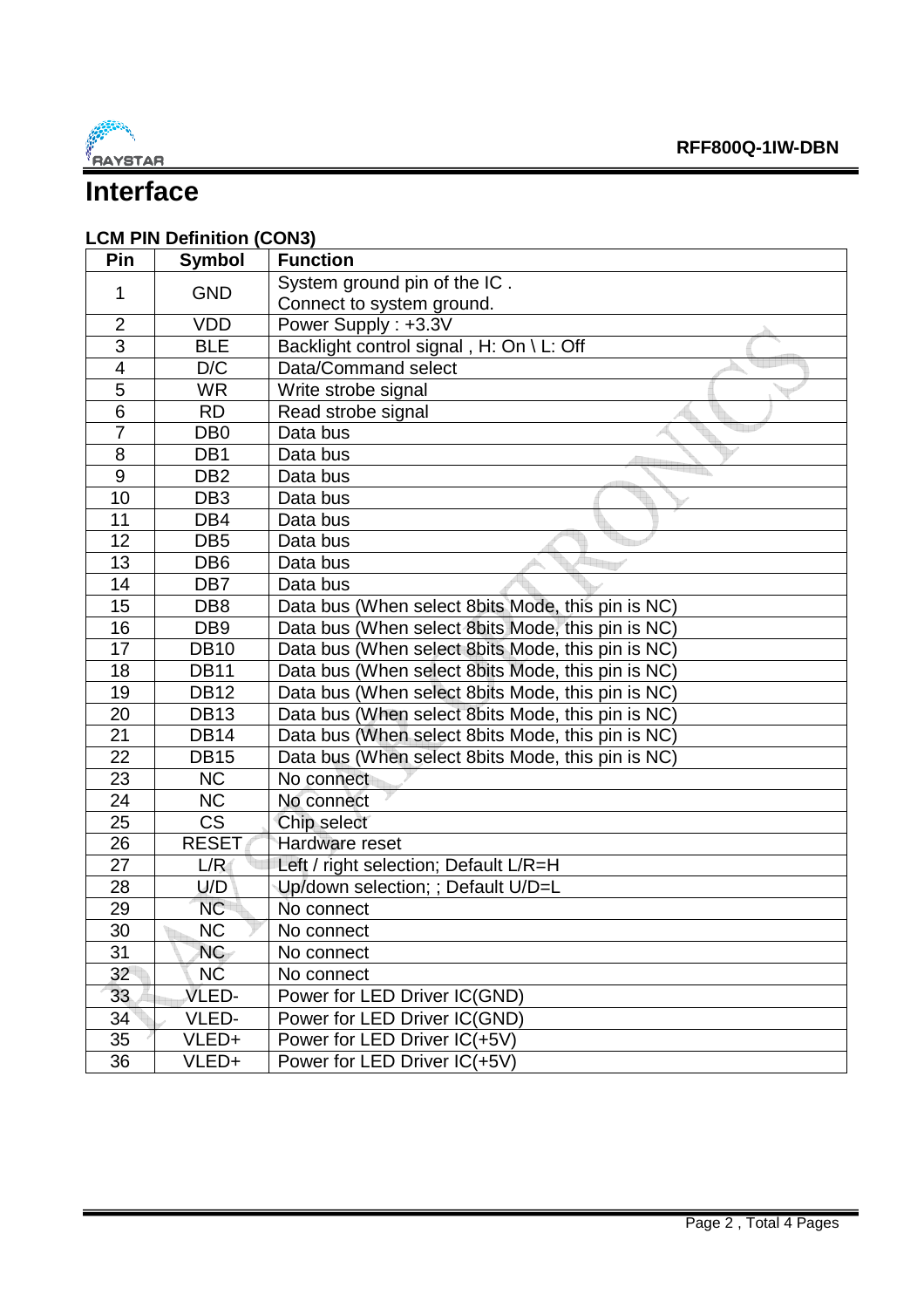

#### **RFF800Q-1IW-DBN**

## **Contour Drawing**